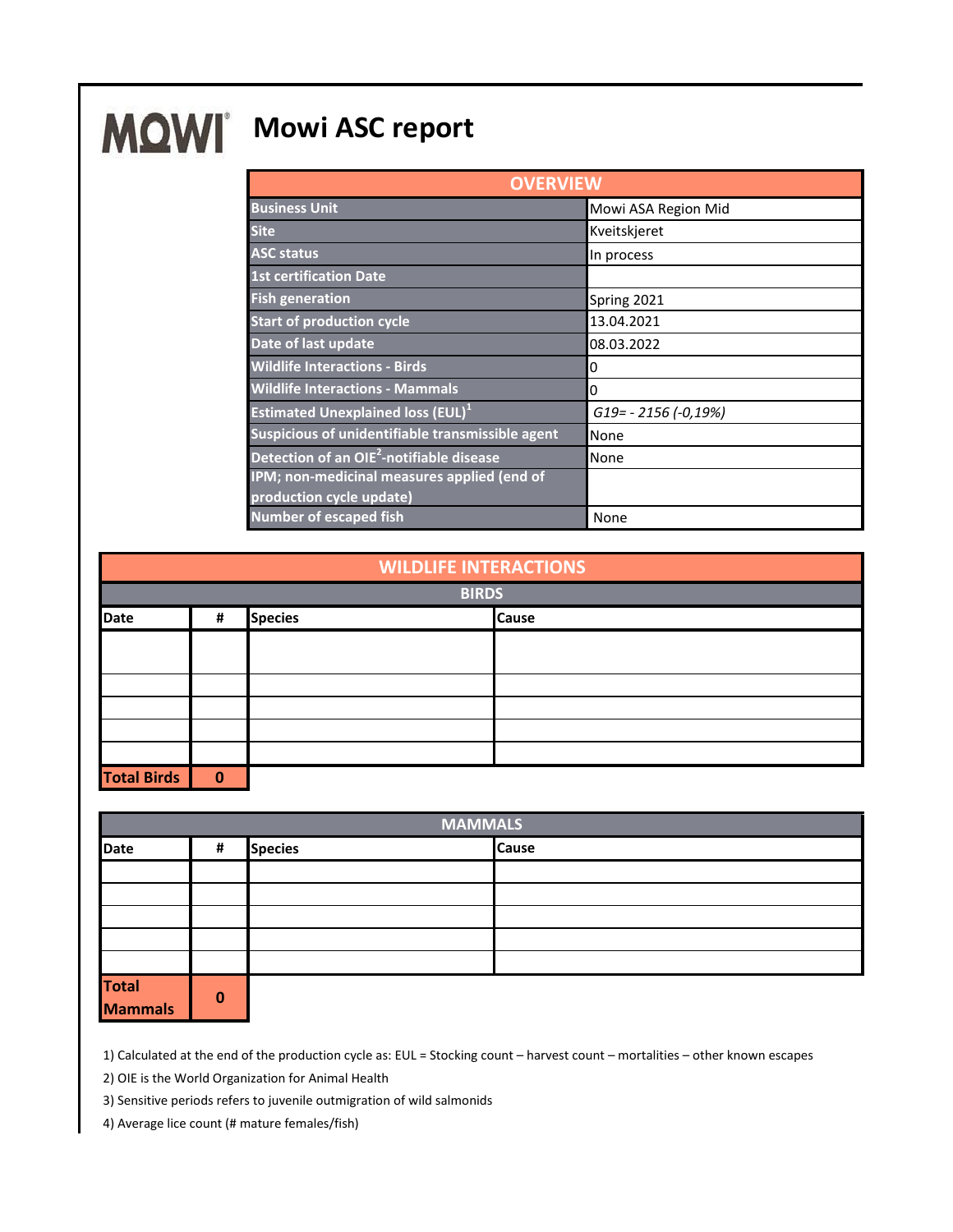| <b>SEA LICE COUNTS</b>                         |                                                                               |                          |  |  |  |  |
|------------------------------------------------|-------------------------------------------------------------------------------|--------------------------|--|--|--|--|
| <b>Sensitive Period3</b>                       | Trøndelag og sørover - uke 16- uke 21, Nordland og nordover - uke 21 - uke 26 |                          |  |  |  |  |
|                                                | Mannbruholmen<br>BarentsWatch:                                                |                          |  |  |  |  |
|                                                |                                                                               |                          |  |  |  |  |
| <b>MEDICINAL TREATMENTS</b>                    |                                                                               |                          |  |  |  |  |
| <b>Weighted Number og Medicinal Treatments</b> |                                                                               |                          |  |  |  |  |
| <b>Parasiticide load</b>                       |                                                                               |                          |  |  |  |  |
| <b>Agent</b>                                   | <b>Agent Name</b>                                                             | <b>Parasiticide load</b> |  |  |  |  |
|                                                |                                                                               |                          |  |  |  |  |
| 2                                              |                                                                               |                          |  |  |  |  |
| 3                                              |                                                                               |                          |  |  |  |  |
| 4                                              |                                                                               |                          |  |  |  |  |
| 5                                              |                                                                               |                          |  |  |  |  |
| <b>Benthic parasiticides residue levels</b>    |                                                                               |                          |  |  |  |  |
| <b>Agent</b>                                   | <b>Agent Name</b>                                                             | <b>Residue level</b>     |  |  |  |  |
|                                                |                                                                               |                          |  |  |  |  |
| 2                                              |                                                                               |                          |  |  |  |  |
| 3                                              |                                                                               |                          |  |  |  |  |
| 4                                              |                                                                               |                          |  |  |  |  |
| 5                                              |                                                                               |                          |  |  |  |  |